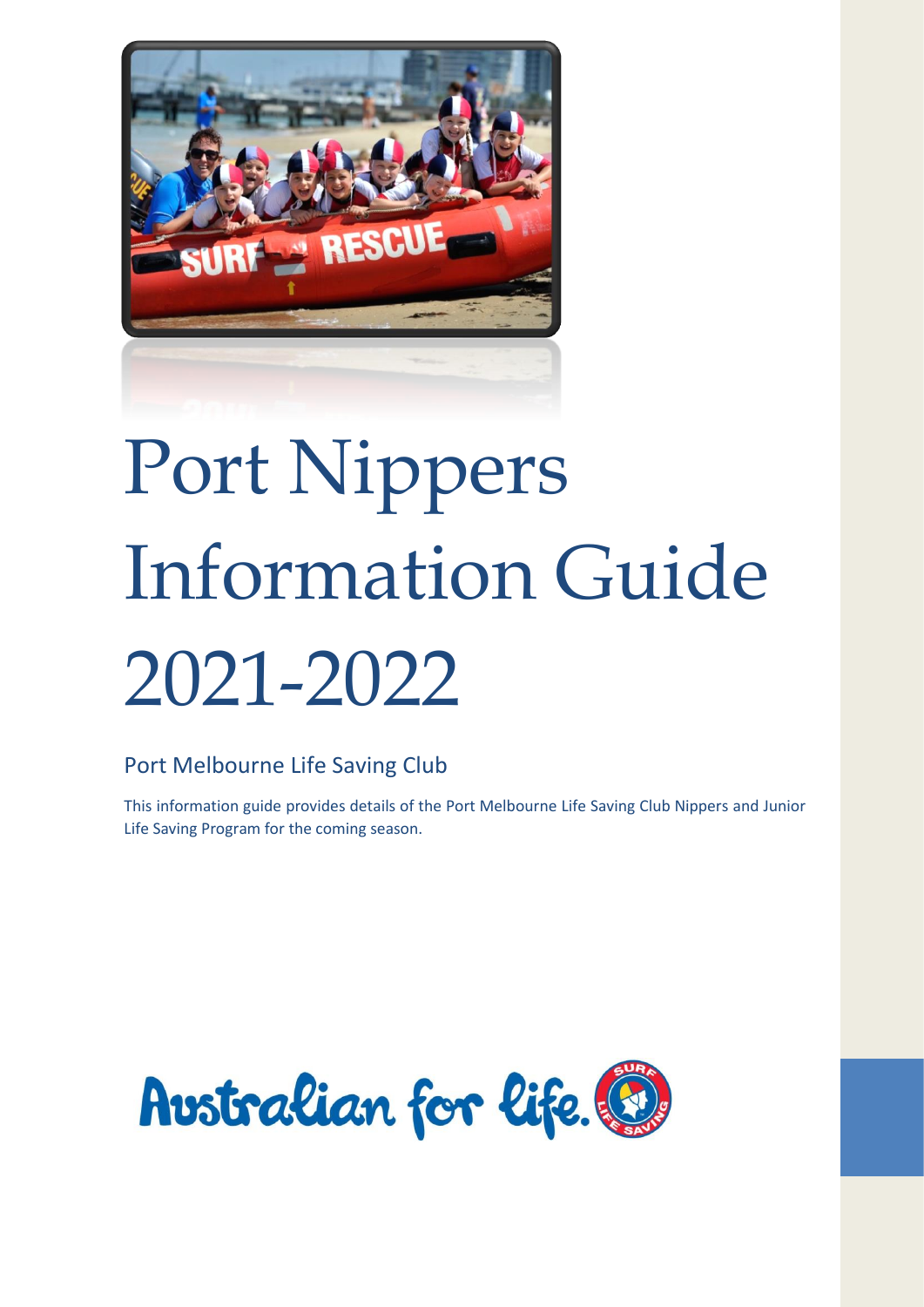## Port Nippers Information Guide 2021-2022

Port Melbourne Life Saving Club

## <span id="page-1-0"></span>Welcome

Welcome to the Port Melbourne LSC Nippers Program for the 2021-2022 Life Saving Season.

The Port Melbourne LSC has been running our Nippers Program for many years now, each year our program gets bigger and better as we experience the national trend of families returning to the beach and recognizing the quality of Junior Programs that Life Saving Clubs provide.

We strive each year to insure that the quality of our program is at the highest standards. We constantly update our equipment and ensure that the beach and Club Rooms are safe and welcoming.

As a small and friendly Life Saving Club the goal of our Nippers Program is to promote beach safety, community involvement, learn Life Saving Skills and most of all to have fun.

I look forward to seeing you all down the beach this summer and hope everyone has a great time at Port Nippers.

Darrel & Belinda Gill

(Chief Instructor & Nipper Coordinator & Age Managers)



## The Team

Our Nipper's Program is run by certified SLSA Age Managers who are dedicated and skilled in delivering Junior Programs. All of our Age Managers are parent volunteers and give up their time to provide the program for your children. We would like one adult member of each family to become an Age Manager. Please consider becoming an Age Manager. Our senior trainers each have over 20 years Life Saving experience and are Certified SLSA Trainers and Assessor's.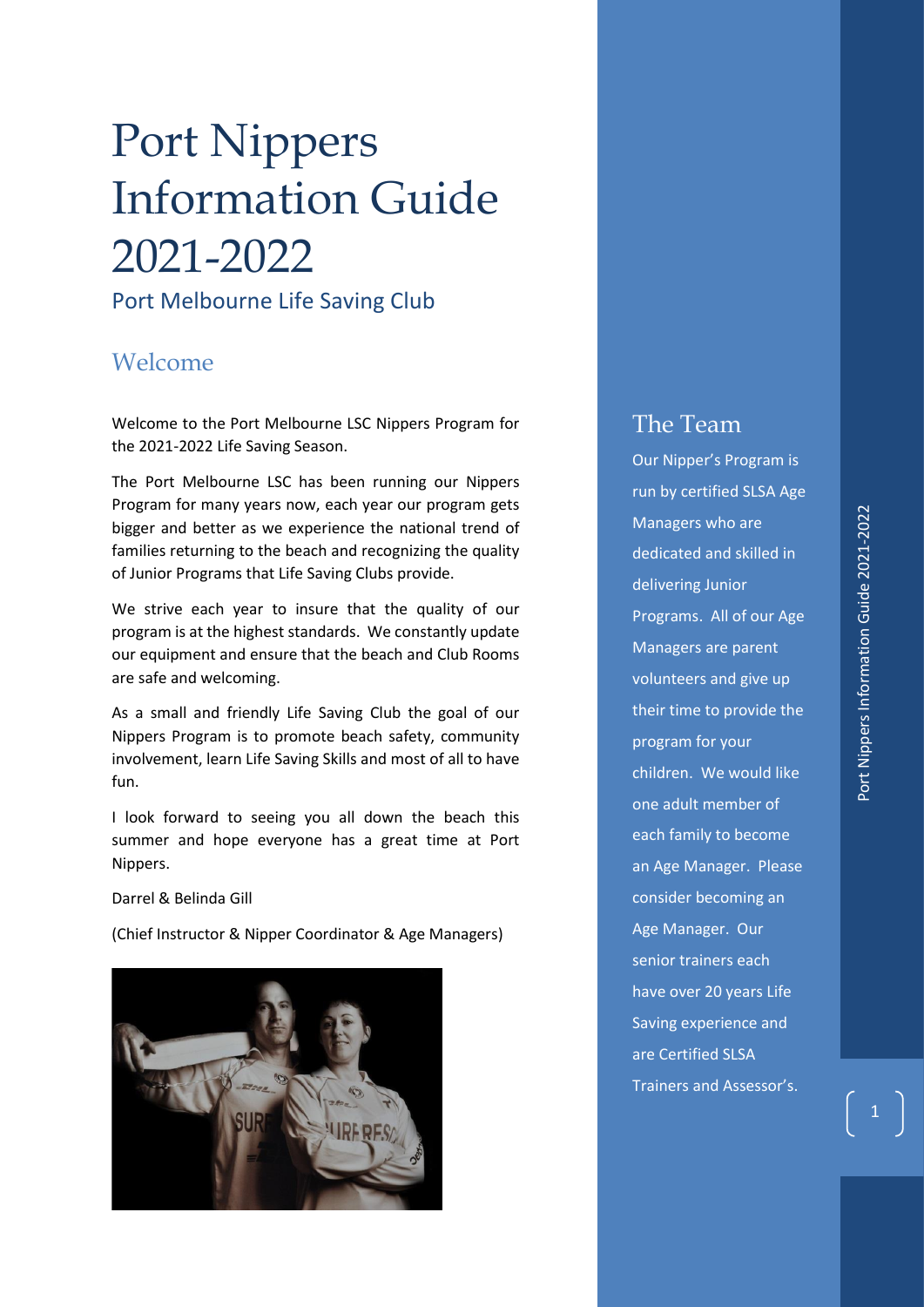## **Contents**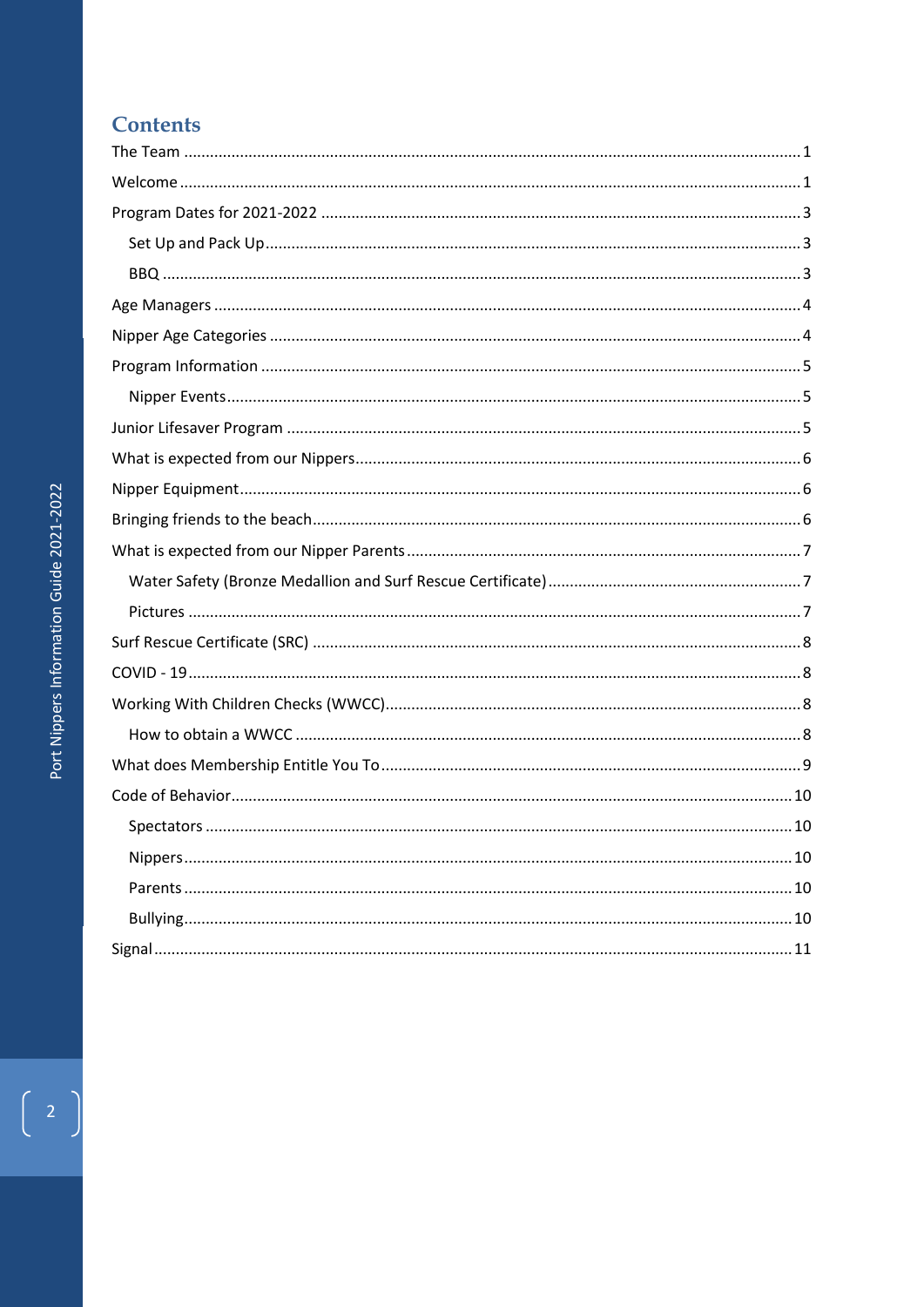<span id="page-3-0"></span>

| <b>Month</b>      | <b>Days</b>                                                          |
|-------------------|----------------------------------------------------------------------|
| December 2021     | 5 <sup>th</sup> 12 <sup>th</sup> & 19 <sup>th</sup>                  |
| January 2022      | 30 <sup>th</sup>                                                     |
| February 2022     | 6 <sup>th</sup> 13 <sup>th</sup> 20 <sup>th</sup> & 27 <sup>th</sup> |
| <b>March 2022</b> | $6^{th}$ 13 <sup>th</sup> 20 <sup>th</sup> & 27 <sup>th</sup>        |

\*As most of our members and Nipper Coordinators take holidays over the Christmas break, there will only be one session for the month of January.

## <span id="page-3-1"></span>Set Up and Pack Up

Age Groups will be on a roster to help set up the beach for each Nipper session. It will be the responsibility of all Nippers and Parent to help pack the equipment away after each session.

The Sunday morning program consists of: -

| <b>Time</b>       | <b>Activity</b>        |
|-------------------|------------------------|
| 10:45am           | <b>Roll Call</b>       |
| 10.50am           | <b>Aerobic Warm Up</b> |
| 11:00am           | Break into age groups  |
| 12 Noon           | Finish                 |
| $12.00 - 12:30pm$ | Lunch (Sausage Sizzle) |

Nippers can stay longer and use the equipment provided they have parental supervision at all times.

All Nippers registered in the program must have a parent/guardian registered as well.

## <span id="page-3-2"></span>**BBO**

We offer a BBQ after every session and require the assistance of parents to run the BBQ. Parent Volunteers will be asked for to prepare, cook the sausages and clean up after each week. There will be a timetable and at least 6 parents will need to rostered each week.

Nippers can have one sausage after the session. Not all Nippers are out of the water at the same time – so we need to make sure that we provide a sausage to all Nippers. Once all of the Nippers are out of the water and Age Managers have had a sausage then the Nippers may have another (if there is any left).

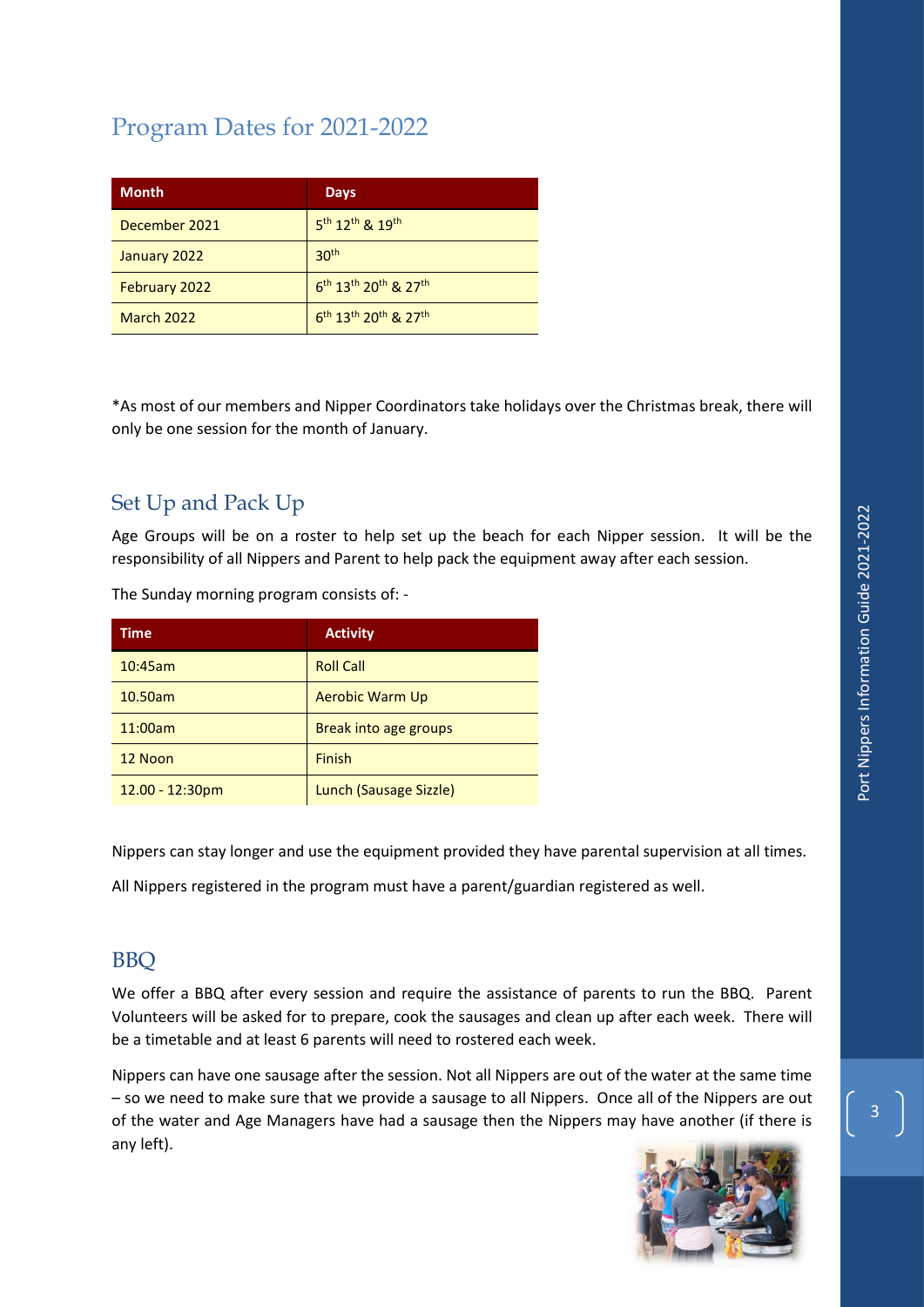## <span id="page-4-0"></span>Age Managers

As the popularity of our Nippers Program increase's we are looking for parents to participate in managing the program and helping out behind the scenes. We ask that at least one adult member of each family become an Age Manager as part of their membership.

We run an Age Manager Course at the start of each season. The course takes 3 hours (2 x 1<sup>1/2</sup> hour sessions) (with some pre-course paperwork to complete in your own time) and some on the job training during the program.

The more Age Managers we have the more your children will benefit from the program e.g. smaller groups, more water and beach time for each child.

Darrel and Belinda will guide you through what is required and you will be teamed up with a Qualified Age Manager to develop your skills further. Nippers is a sport that you can participate in with your child – we need your help!

## <span id="page-4-1"></span>Nipper Age Categories

The age group for the season is determined as at midnight on the 30th of September at the commencement of that season (32nd Edition, Competition handbook).

| Category | <b>Name</b> | <b>Age Group</b> |              | Age                                                | Flag<br><b>Colours</b> |
|----------|-------------|------------------|--------------|----------------------------------------------------|------------------------|
|          | Nemo        | under 6          | (Grey)       | 1st Oct 2015<br>to<br>30 <sup>th</sup> Sept 2016   |                        |
|          | Jelly Fish  | under 7          | (Light Blue) | 1st Oct 2014<br>to<br>30 <sup>th</sup> Sept 2015   |                        |
|          | Dolphin     | under 8          | (Red)        | 1st Oct 2013<br>to<br>30 <sup>th</sup> Sept 2014   |                        |
|          | Whale       | under 9          | (Purple)     | 1st Oct 2012<br>to<br>30th Sept 20013              |                        |
|          | Octopus     | under 10         | (Yellow)     | $1st$ Oct 2011<br>to<br>30 <sup>th</sup> Sept 2012 |                        |
|          | Pelican     | under 11         | (White)      | 1st Oct 2010<br>to<br>3oth Sept 2011               |                        |
|          | Seagull     | under 12         | (Blue)       | 1st Oct 2009<br>to<br>30 <sup>th</sup> Sept 2010   |                        |
|          | Sting Ray   | under 13         | (Green)      | 1st Oct 2008<br>to<br>30 <sup>th</sup> Sept 2009   |                        |

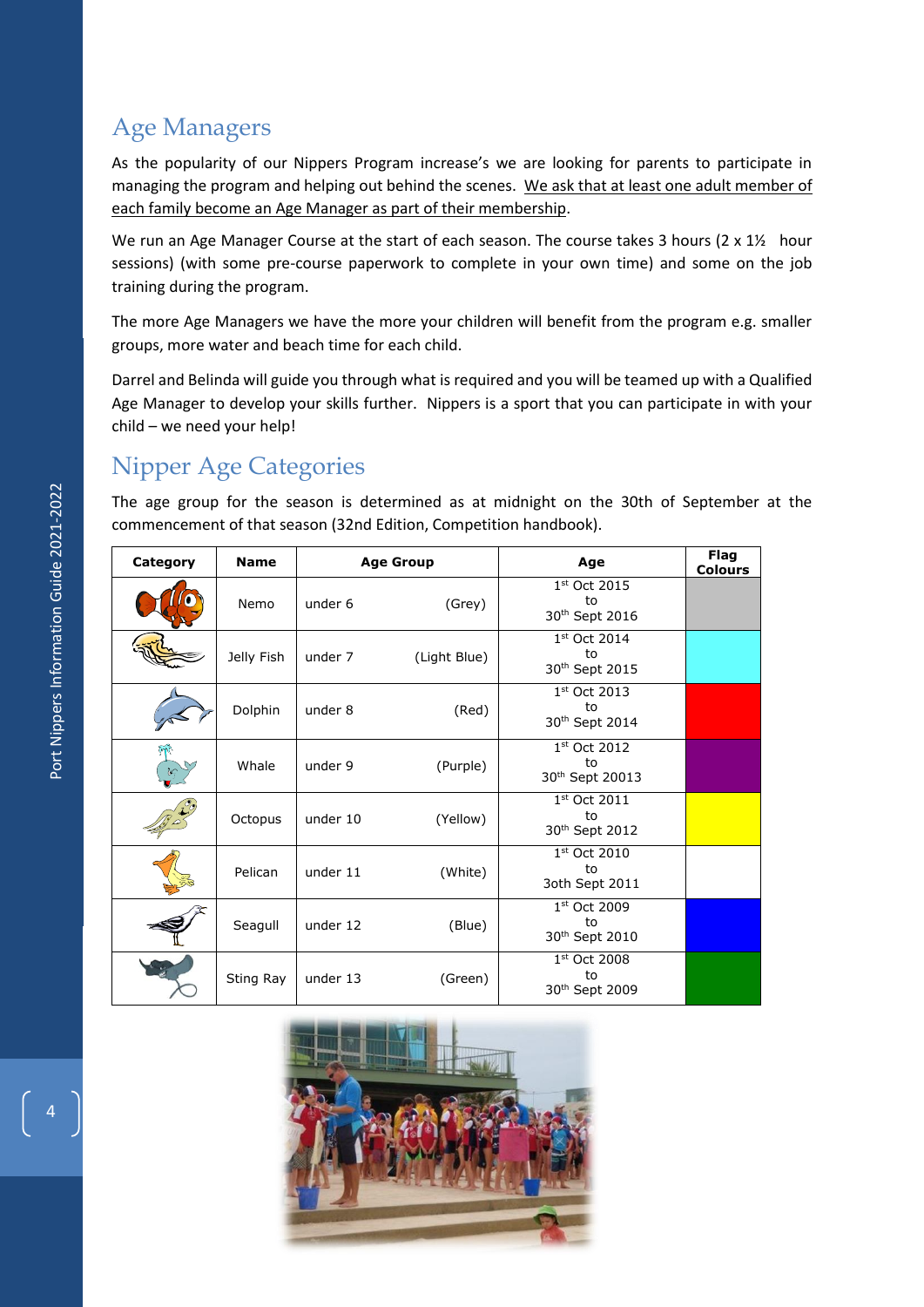## <span id="page-5-0"></span>Program Information

The Nipper Program is on every Sunday morning 10.45am to approximately 12:30pm from early December to late March.

During the sessions your child will be taught from the SLSA Surf Education Program (Surf Ed). The Surf Ed program is made up 6 interrelated strands;

- **Safety**
- **Surf Awareness**
- **Rescues**
- **First Aid & Resuscitation**
- **Communication**
- **Teamwork**

As well as having fun, your child will learn vital lifesaving skills that will not only benefit them whilst on the beach but in every aspect of their life. The skills they learn may someday save the life of a friend or family member.

## <span id="page-5-1"></span>Nipper Events

#### **Beach Events**

- Beach Sprints running over a set distance on sand  $(50 70m)$
- Beach Flags lying flat on sand, then getting up and running a short distance to grasp lengths of hose standing in the sand.
- Beach Relays teams of four run a relay over a similar distance to the beach sprints.
- **■** Surf Wade running through shallow water around markers (for younger age groups)

#### **Water Events**

- Surf Swim swimming from the beach around a 'U' shaped course 80 meters long.
- Board Race similar to surf swim, but paddling boards around the course.
- **E** Run-Swim-Run a race combining 2 sprints along the beach separated by a swim leg.
- Iron Man/Woman a race involving running on the sand, swimming and paddling a board around a set course.
- Board Relay a team paddles their boards in turn around the course.
- Tube Rescues Lifesaving skills development
- Surf Ski's

## <span id="page-5-2"></span>Junior Lifesaver Program

From the age of 12 we start to teach more advanced lifesaving skills to our Nippers. They will learn rescue techniques using rescue boards and rescue tubes, water survival skills and CPR.





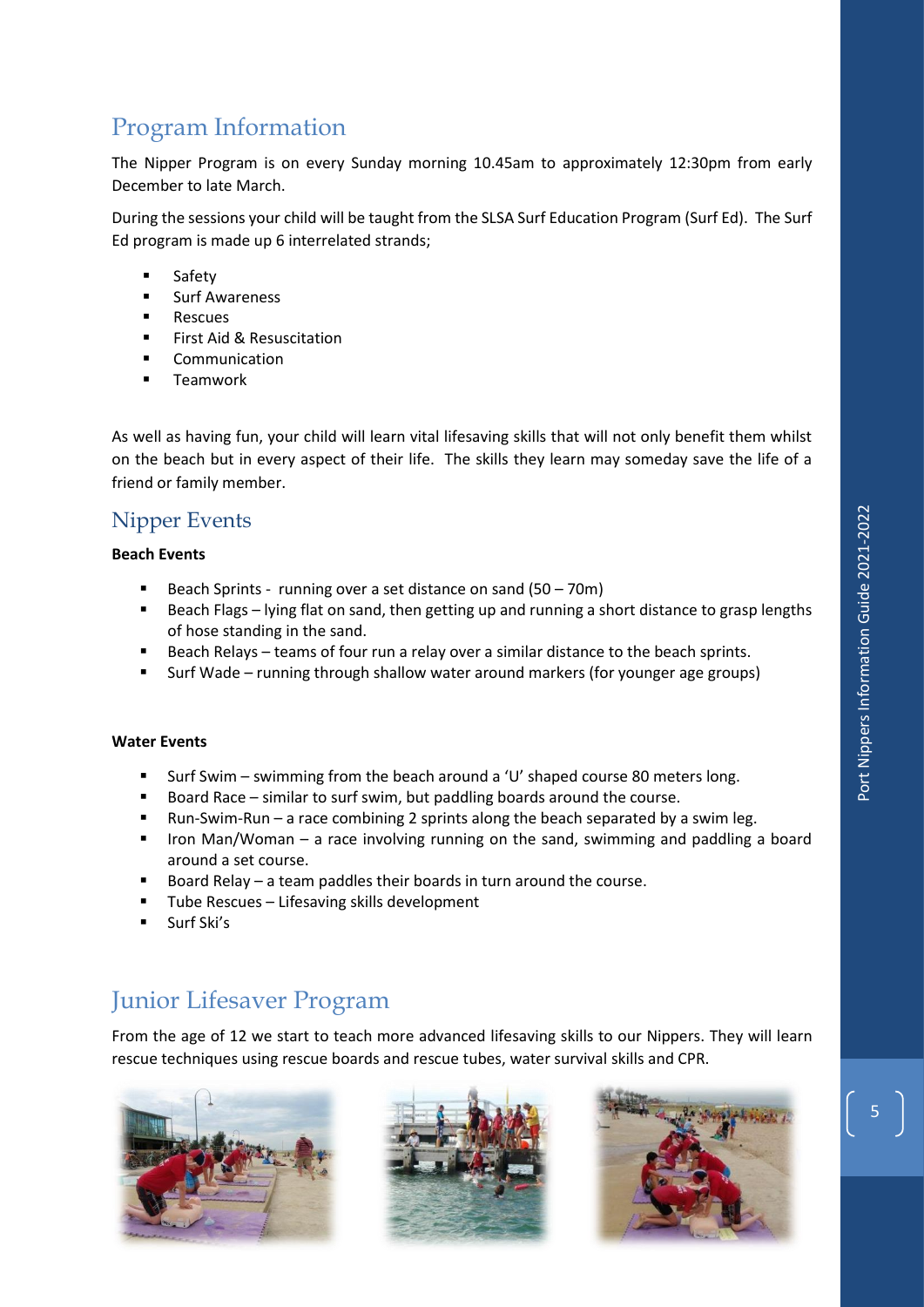## <span id="page-6-0"></span>What is expected from our Nippers

Each child should arrive at least 15 minutes before the 10.45am start time.

- They need to have their name marked off the roll every week (at 10.45am),
- Club Cap to be secured on their head,
- Rash vest or wet suit on,
- Sunscreen applied,
- Ready to listen to instructions,
- Must pick up the board and not drag it across the concrete,
- And most of all have **FUN.**

Once the Aerobic warm up activity is completed the Nippers line up in their age groups and are then led by their Age Manager to the relevant activity area to start the day's session. It is important that your children listen and follow the instructions of their Age Manager for their own safety and the safety of others.

In the water, Patrollers and Age Managers are responsible for your child's safety. You may assist your child (only), unless permission has been given by friends or family of other members to assist their child in the water, under the supervision and direction of your child's appointed Age Manager.

## <span id="page-6-1"></span>Nipper Equipment

Over the last few seasons the club has purchased a range of Nipper boards from proceeds of the Nipper program fees and government grants.

The club has;

- 125 foam boards
- 15 Red-Fin boards
- 30 G-Boards
- 9 Malibu boards suitable for experienced  $12 14$  year old's

*The club has invested a lot of money in this equipment so please look after the boards and don't leave them unattended on the beach.*

## <span id="page-6-2"></span>Bringing friends to the beach

Only members can participate in the Nippers Program and use club equipment. Whilst your child can bring a friend along to the beach they can only watch the program, they are unable to participate.

If your children's friends would like to take part in the Nippers Program we can enroll them if there are places available or place them on the waiting list.

If you require any further information or assistance contact Belinda (after 7.00pm at night), via email [Belinda.Gill@education.vic.gov.au](mailto:Belinda.Gill@education.vic.gov.au) (at any time) or my mobile (after hours only and not during work hours) on 0403 509 479.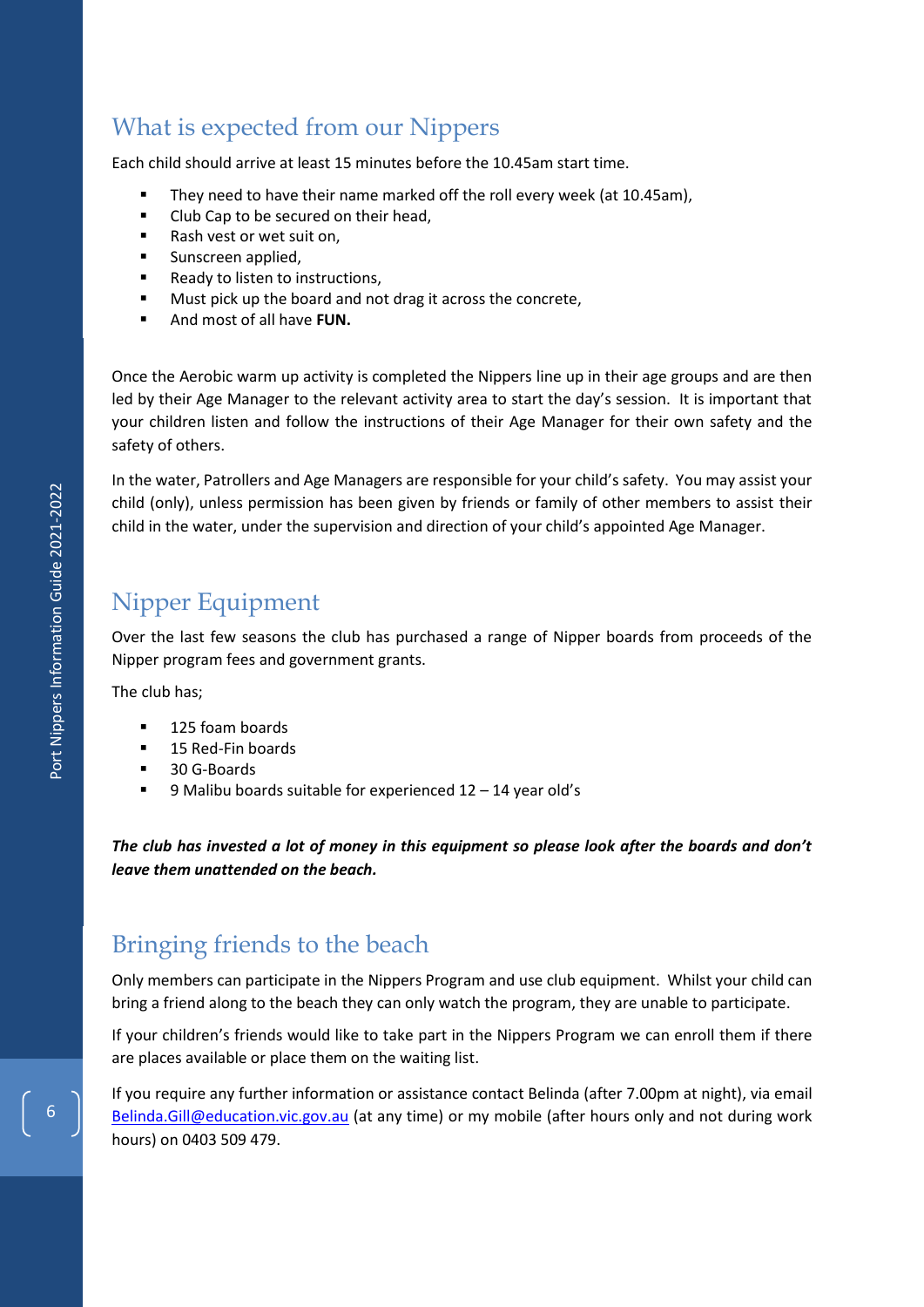## <span id="page-7-0"></span>What is expected from our Nipper Parents

- become an Age Manager,
- should ensure their child is on time and are ready for the session,
- will be expected to help set up the courses on the beach,
- will be expected to pack up the courses on the beach,
- help with their child in the water and on the beach,
- take the boards to the beach and help pack them away,
- assist if directed by an Age Manager,
- BBQ's, parents will be rostered on and responsible for all aspects of the BBQ.

We expect all parents to help out with the Nipper sessions. Each week you attend with your child, try to help in a different way. Help set up or the pack up and then the following week with the beach activities etc. We do not want to see the same parents doing the same thing each week; the work load needs to be shared around.

If you are staying at the beach after Nippers has finished, children must either wear their cap or rash vest so the Patrol members know your child is part of the Nipper Program and they can use the boards in your presence.

#### **As a Parent or Guardian** you are required to be at the beach at all times during the Nipper program.

## <span id="page-7-1"></span>Water Safety (Bronze Medallion and Surf Rescue Certificate)

The club must meet water safety conditions set out by Life Saving Victoria. We must have one Bronze qualified Lifesaver for every 10 Nippers when in the water. We therefore are encouraging as many parents as possible to complete their Bronze or SRC qualification. The club pays for this award and will be running Bronze courses during the season. You will receive a free Patrol Uniform and can also help out with patrolling the beach; this not only benefits the club but also provides you with valuable skills that one day may help save the life of a friend or family member. Contact the Patrol Captain for details on when the next course will be run.

#### <span id="page-7-2"></span>Pictures

Only authorized photographers are allowed to take pictures or video during Nipper sessions. Due to child protection laws any parent or member of the public seen taking unauthorized pictures will be asked to leave the beach if their actions are deemed to be suspicious. This policy has been established in line with child protection and anti-child pornography laws and assists in keeping your children safe. An official club photographer will take random photos during the season which will be made available for you to download (to a USB disk) of your children at the end of the season.

If for any reason you do not want your child's photo to be taken, please let us know. All original pictures will be destroyed on request.

*Please report any suspicious activity to the Patrol Captain or an Age Manager*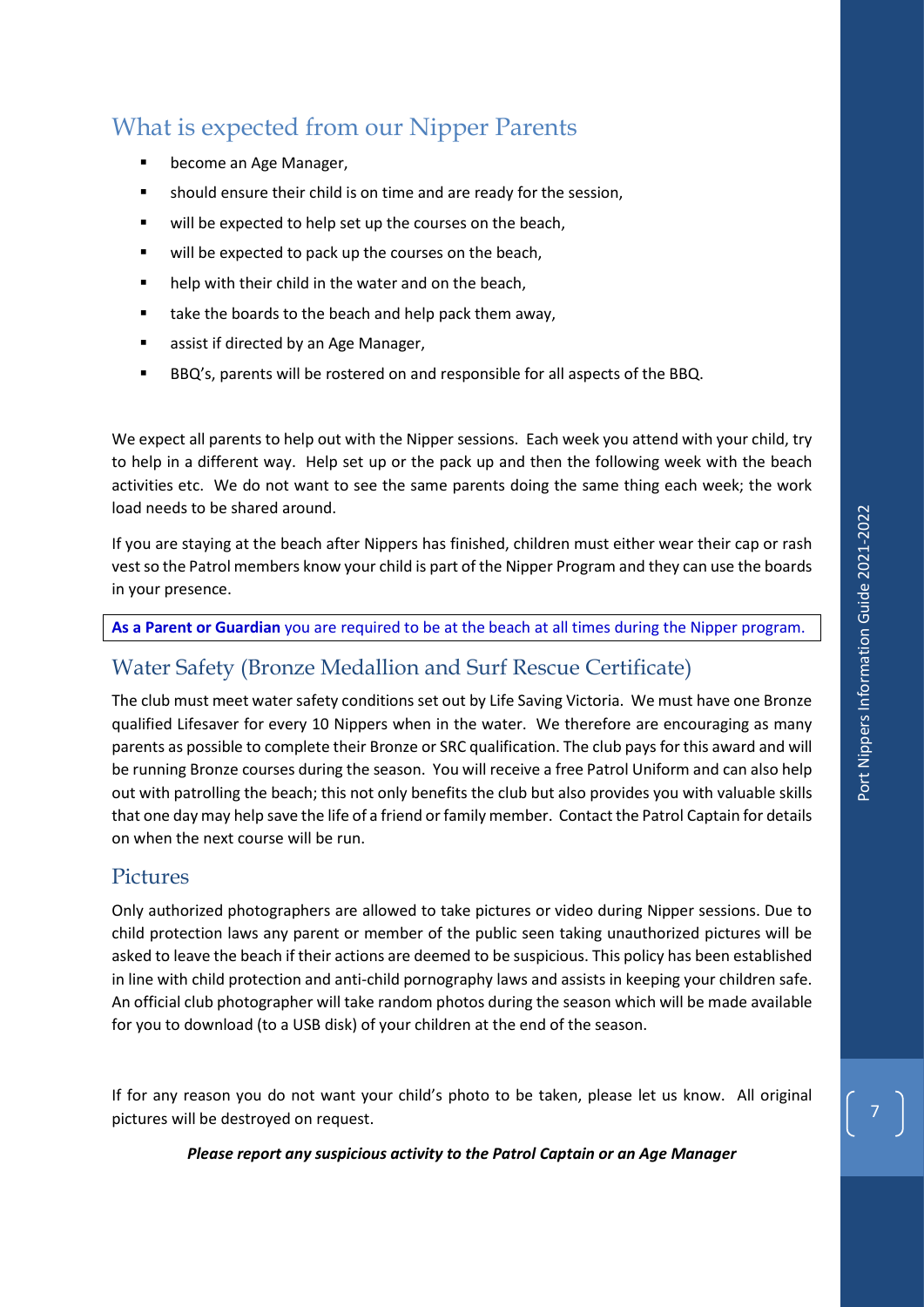## <span id="page-8-0"></span>Surf Rescue Certificate (SRC)

At the age of 13 our nippers are now ready to qualify to Patrol the Beach. They will be taken through a training program that will qualify them to wear a Patrol Uniform and be part of Lifesaving Operations.

A full training course will be run for SRC's during). All training is run at our club and is free of charge to Nippers graduating to Cadets.

For more information on our SRC and Bronze program please see our Chief Instructor (Darrel Gill – training@portmelblsc.com.au).



## <span id="page-8-1"></span>COVID - 19

In 2020, to operate a 'normal COVID Safe Nippers Program' we needed to make some adjustment and have a COVID Safe Plan.

- These adjustment will be in play for the 2021-2022 season.
- **■** Parents will need to QR Code at all sessions, this included yourself, partner and ALL siblings.
- The beach area will be definded and only nippers will be allowed to enter the area. Parents will need to stay around the outside of the area, unless you are assisting the Age Group.
- Hand Sanatiser will be avalibale for use.
- Each piece of equipment will need to be rinsed before it is put away.
- One group at a time will be asked to come up for their sausage.

As the season progresses and if there anything changes, you will be kept informed of the requirements. If the Decembers dates are cancelled for any reason, we will try to make-up a couple of sessions in January.

## <span id="page-8-2"></span>Working With Children Checks (WWCC)

Port Melbourne LSC and Life Saving Victoria have a moral obligation to protect its young members (U18) and also a State legal requirement to ensure all young members are protected from physical and sexual harm. This legal requirement involves all members 18 years and older who undertake volunteer work that;

*'usually involves, or is likely to involve, regular direct contact with a child in connection with a service, body, place or activity specified in sub-section (3) in circumstances where that contact is not directly supervised by another person. Source: Working With Children Act 2005 (Vic)'*

To ensure that our club complies with Life Saving Victoria policy we require **all** members to have completed a WWCC prior to being accepted in the Nipper Program or as a financial member of the club.

## <span id="page-8-3"></span>How to obtain a WWCC

#### Step 1.

8

Submit your details online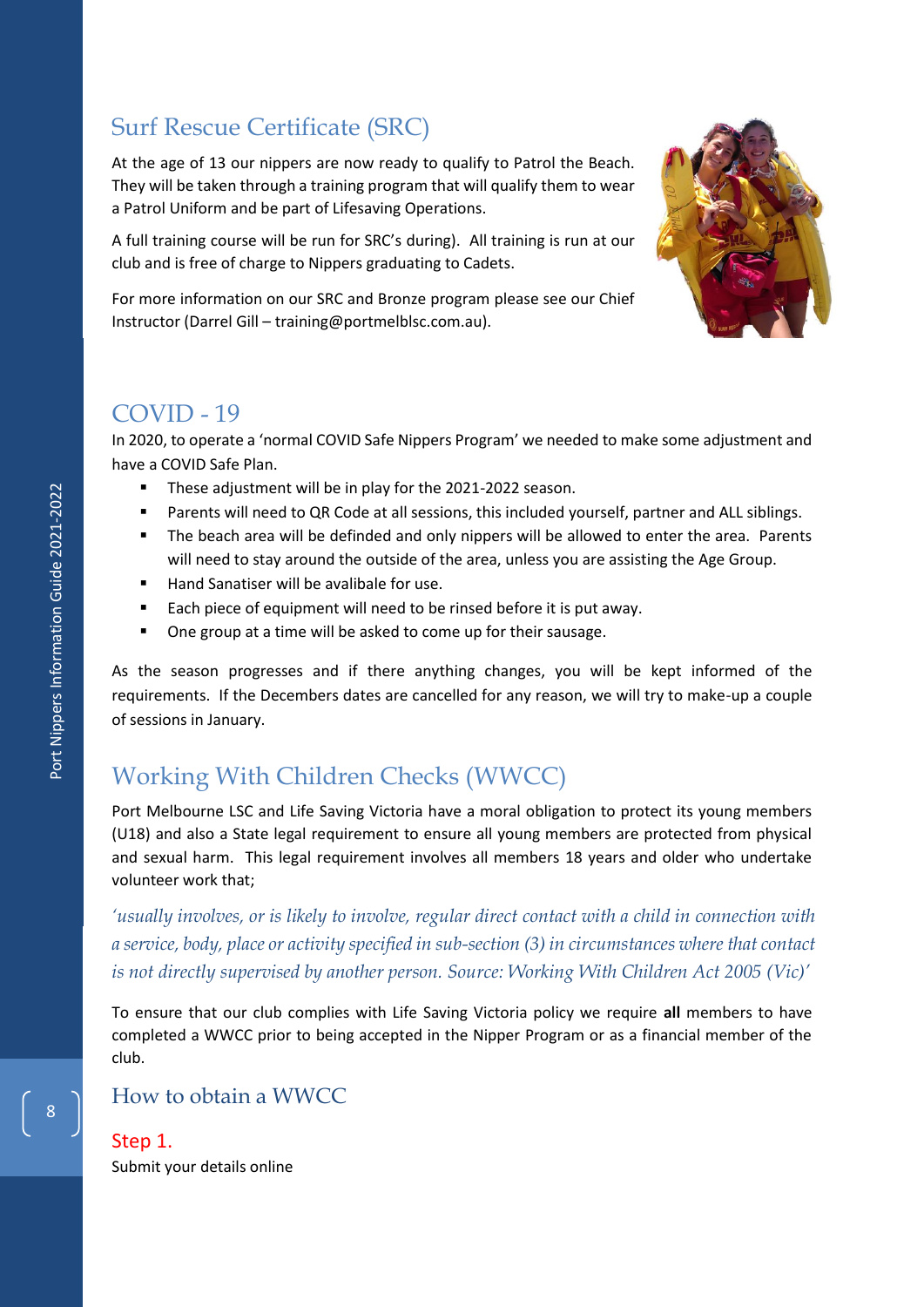- Go to the WWC Check website
- Fill out the form online
- Print out the application summary with all the details you entered

#### Step 2.

Go to a participating Australia Post outlet to lodge your application, taking with you:

- The application summary
- Relevant proof of identity documents (100 points required)
- A passport size photo
- The application fee, if you are applying for an Employee card

#### For more details:

Go to the WWC Check website closer to July for details of when applicants can start filling out the form online. http://www.workingwithchildren.vic.gov.au/?

Read and complete the required information using a black pen. Use the following codes in 'Details of Child-Related Work'

■ 42 (Clubs and Associations)

In the "Details of Organizations' (Section E), please enter both Life Saving Victoria and Port Melbourne Life Saving Club details:

| <b>Primary Organization: Life Saving Victoria</b> | <b>Other Organization: Our Club</b> |
|---------------------------------------------------|-------------------------------------|
| Life Saving Victoria                              | Port Melbourne Life Saving Cub      |
| PO Box 353, South Melbourne Vic 3025              | PO Box 67, Albert Park              |
| Phone: 9676 6930                                  | Phone: 9646 8773                    |

Refer to LSV Member Protection policy for more information.

<http://lsv.com.au/wp-content/uploads/Working-with-Children-Check-Policy-HRM-PO-0102.pdf>

## <span id="page-9-0"></span>What does Membership Entitle You To

As part of your "Family Membership' you have access to the Life Saving Club during the opening hours of Patrol on Weekends and Public Holidays. Times will vary during the summer period.

You and your family members listed on your membership can use certain equipment e.g. Nipper Boards while the beach is patrolled. Upon pack up time all equipment must be returned prior to the close of the day.

Nippers can use the boards, however they must have on their Nipper Cap or Nipper Rash Vest. Before taking out a piece of equipment, you must ask the Patrol Captain or a Patroller on the beach, so they can see that you have the cap or rash vest on.

The equipment that you use, **MUST NOT** be given to anyone else, if you have finished with it, you **MUST** return it to the rack in the club house. Do not lend the equipment to anyone else on the beach. **DO NOT** leave the equipment at the water's edge.

If you are unsure, just ask a Lifesaver, a Patroller or Belinda.

You can also have access to the toilets in the club house (pending NO COVID restrictions).

We are on Facebook and Instagram – Like us to keep updated with events/changes to the program.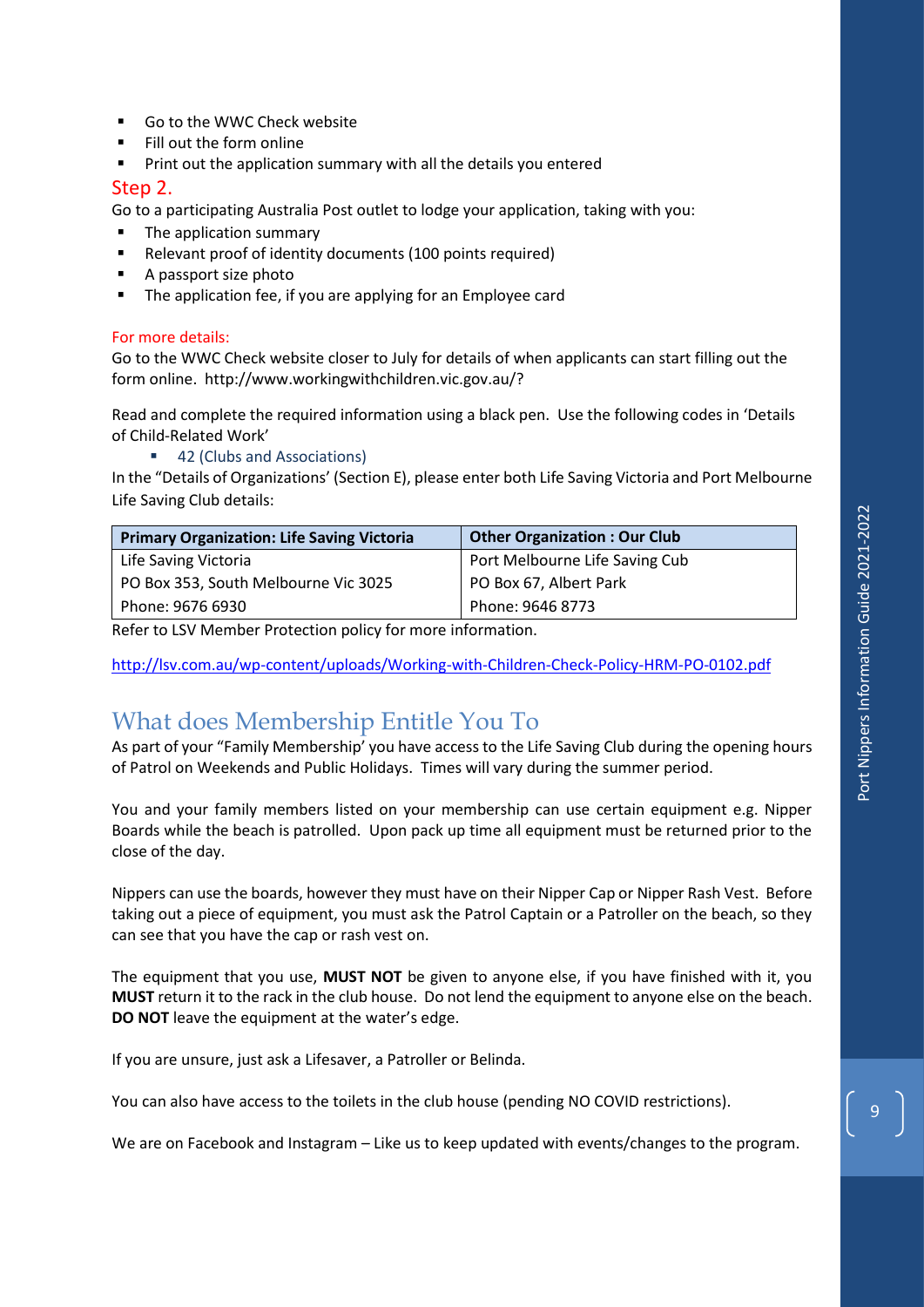## <span id="page-10-0"></span>Code of Behavior



## <span id="page-10-1"></span>**Spectators**

- Children play sports for fun. They are not playing for the entertainment of spectators, nor are they miniature professionals.
- Applaud good performance and efforts of your child and his/her opponents. Congratulate both on their performance regardless of the outcome.
- Respect the official's decision. If there is a disagreement follow the appropriate procedure in order to question the decision and teach the children to do likewise.
- Never ridicule or scold a child making a mistake during a competition. Positive comments are motivational.
- Condemn the use of violence in any form, be it from spectators, coaches, officials or participants.
- Encourage competitors to compete according to the rules and officials decision.
- Demonstrate appropriate social behavior by not using foul language, harassing competitors, managers, coaches or officials.
- Relax and enjoy yourself because that is what sport is supposed to be about.

#### <span id="page-10-2"></span>Nippers

- Compete for fun and not just to please parents or coaches.
- Play by the rules.
- Never argue with an official. If you disagree have your manager approach the official in the proper manner.
- Control your temper. Verbal abuse of officials or other competitors, deliberately fouling or provoking others is not acceptable or permitted in any sport.
- Work equally hard for yourself and your team.
- Be a good sport. Cheer ALL good competitors and support the not so good.
- Treat all competitors, as you would like to be treated.
- Do not interfere with, bully or take advantage of another competitor.
- Co-operate with your coach, team-mates and opponents. Without them there is no competition.
- **ENJOY YOURSELF.**

#### <span id="page-10-3"></span>Parents

- If children are interested encourage them to play. However, if they are not willing do not force them.
- Focus on the child's efforts and performance rather than the overall outcome of the event. This assists the child to set realistic goals related to their ability rather than the emphasis on winning.
- Teach them that an honest effort is just as important as victory so that each result can be accepted without undue disappointment.
- Encourage to play according to the rules.
- Remember they learn best by example. Applaud good performance by all.
- Support efforts to remove verbal and physical abuse from sporting activities.
- Recognize the value and importance of helping out and becoming involved. Even the smallest help will be appreciated.

## <span id="page-10-4"></span>Bullying

Bullying in any form will not be tolerated. If you see an issue, please bring it to the attention of the Age Manger or go and see Belinda.

10